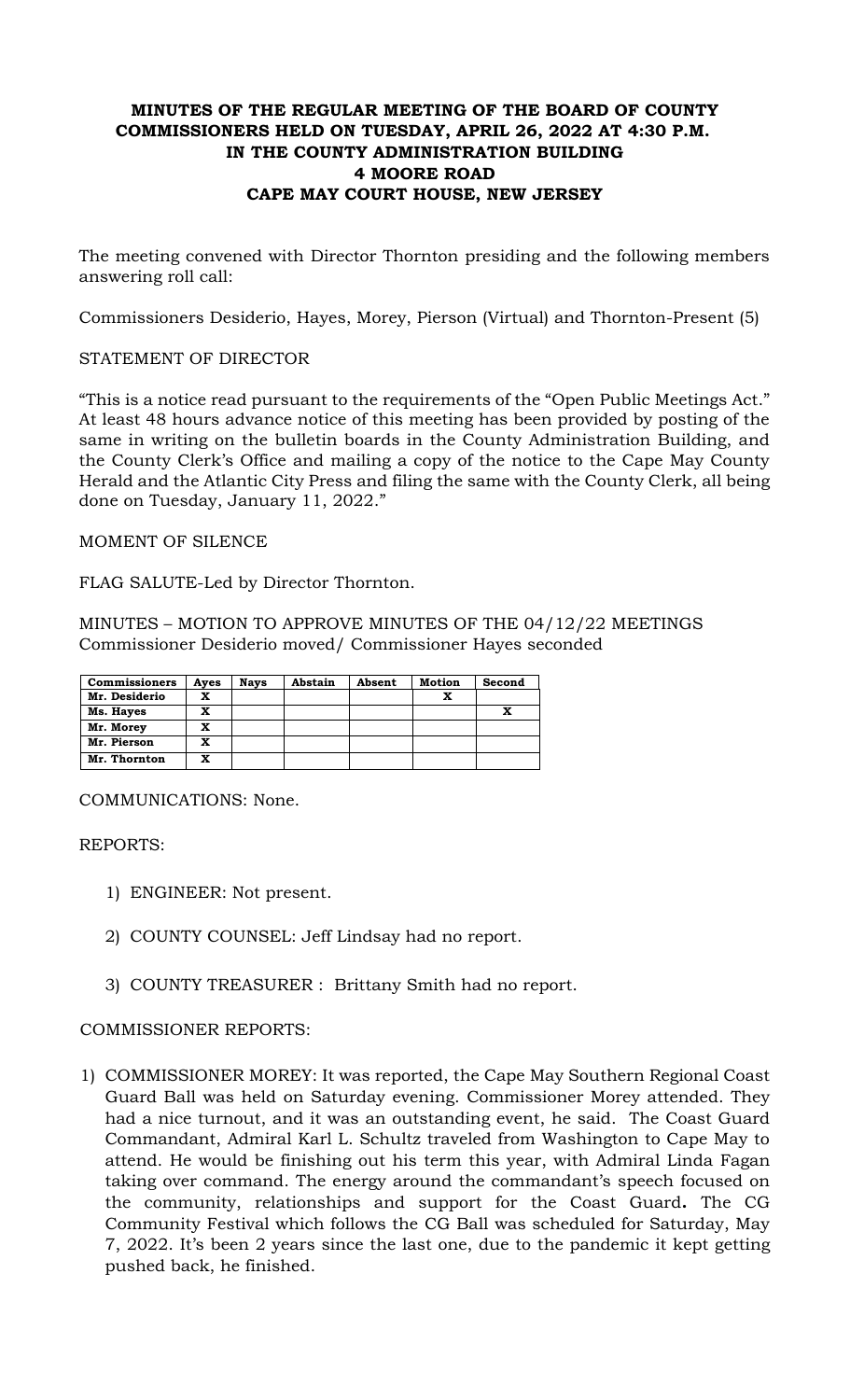- 2) COMMISSIONER PIERSON: Mr. Pierson recommended a resolution from the Board be prepared to recognize Commandant Schultz on his retirement. He had been very supportive of Cape May County and the Coast Guard Community Foundation during his four-year appointment. Unanimously, the Board voted in favor of the resolution.
- 3) COMMISSIONER HAYES: The commissioner reported recently having the opportunity to speak with both the Lower and Middle Township Chambers of Commerce about different issues going on in the county and state. The main topic touched on at both meetings, was the diversion of billions of dollars of 9-1-1 fees, and what could be done about obtaining the money from the state. Many businesspeople had no idea this was going on, she said. Everyone was in the process of being alerted. The word was getting out with NJAC pushing for a \$21 million portion of NJ State's budget to be divided up between the 21 counties. Cumberland County did a huge public service announcement about this, she informed.

She related details of the Earth Day Celebration, held at the County Park & Zoo on Saturday, April 23rd. Earth Day was a huge success, the park was packed with people. The event began with a flag raising ceremony, after which, everyone enjoyed the music, bounce houses, crafts, a drum circle and a variety of educational exhibits offered throughout the day. This year's theme was "Invest in our Planet" with the Cape May County MUA co-hosting the celebration. The following day, Sunday, "Run Wild 5K and Walk" was held on the park and zoo grounds. People were permitted to walk/run through the zoo, instead of the park only, for the first time.

By invitation from the Lower Township Chamber of Commerce, Commissioner Hayes participated in a 40th anniversary celebration for Ace Hardware Store in Villas, and a ribbon cutting for La Bahia, a new Latin American restaurant in North Cape May.

She attended the April SNJCCA meeting at Greate Bay Country Club in Somers Point. At the dinner meeting, former Cumberland County Commissioner Joe Derella was honored with a bipartisan leadership award named after him (used to be Southern Star Award).

She represented the County Commissioners at Cape Assist's Healthy Coalition Public Policy and Awards breakfast held at the Avalon Links on April 26th. Over forty students were recognized that day for their submissions on the importance of staying drug-free and building resilience.

She reminded everyone the NJAC Conference was next week, May 4<sup>th</sup> through 6<sup>th</sup> in Atlantic City.

She described a fundraiser happening on May 15th at Elaine's Restaurant in Cape May starting at 3:00 p.m. The proceeds from the restaurant sales on the 15<sup>th</sup> were going to assist a Ukrainian family, a man, women and two children, unable to leave the country. Vesna Palifrova, the man's sister, was an American citizen currently living and working here in the county. She was seeking help for her brother and his family, as they lost everything and were unable to obtain money. Commissioner Hayes was attempting to assist by putting Ms. Palifrova in touch with Congressman Van Drew. Director Thornton asked that a message go out to all county employees announcing the fundraiser. The information was to be posted on the county website.

The commissioner was notified that the new Ocean City Boathouse was going to be dedicated over the weekend and named after her. It was used by the Ocean City High School crew team and the Under the Bridge Rowing Club (UBRC) and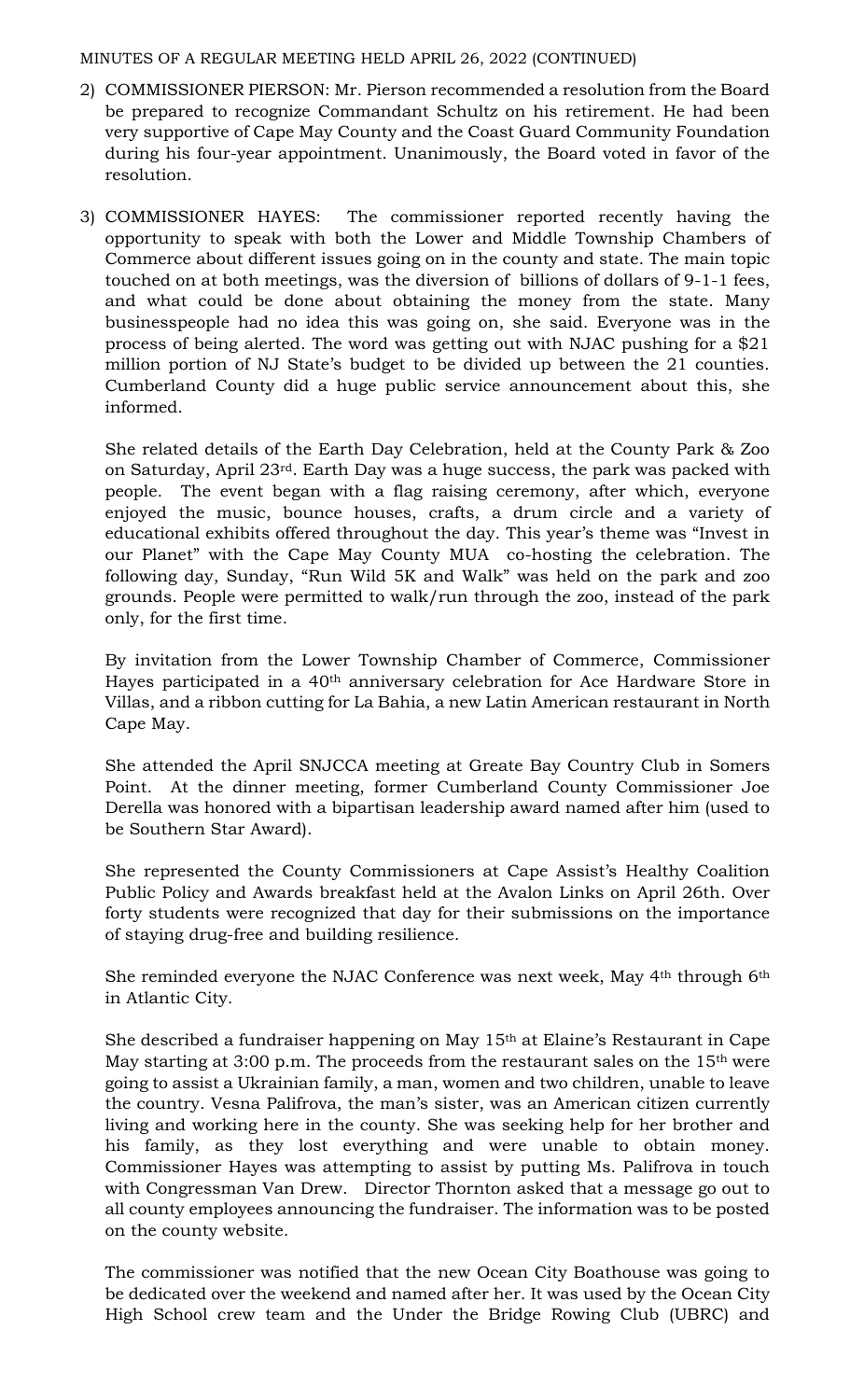Commissioner Hayes was instrumental in helping the boathouse become a reality for the groups.

- 4) COMMISSIONER DESIDERIO: No report.
- 5) COMMISSIONER THORNTON: No report.

# **RESOLUTIONS:**

# **INTRODUCED BY MR. DESIDERIO, SECONDED BY MS. HAYES**

252-22 Resolution authorizing expenditures from Capital Improvement Fund for Professional Services for conceptual architectural design and engineering of Cape May County Prosecutor's Office Building.

(This Resolution authorizes expenditures from the Capital Improvement Fund Professional Services for conceptual architectural design and engineering of Cape May County Prosecutor's Office Building in the amount not-to-exceed \$300,000.00.)

253-22 Resolution authorizing execution of an Addendum to Memorandum of Agreement between the County of Cape May and the State of New Jersey, Department of Human Services for use of the Woodbine Developmental Center during declared emergency situations.

(This Resolution authorizes an Addendum to Memorandum of Agreement between the County of Cape May and the State of New Jersey, Department of Human Services, for use of the Woodbine Developmental Center during declared emergency situations.)

254-22 Resolution accepting a 2012 Ford Taurus from the City of North Wildwood for the token of \$1.00 for use by the Department of Public Safety Training Center.

(This Resolution authorizes transfer of a vehicle no longer needed by the City of North Wildwood for use by the County Public Safety Training Center.)

255-22 Resolution authorizing execution of Shared Services Agreement between the County of Cape May and the Township of Lower for Public Safety Answering, Dispatch and Related Services.

(This Resolution authorizes a Shared Services Agreement wherein the County shall provide public safety call answering, dispatch and related services for all calls relating to police, fire and emergency medical services for Lower Township.)

256-22 Resolution authorizing use of Competitive Contracting for Architectural, Engineering, and Environmental Professional Services for the County of Cape May Prosecutor's Office.

> (This Resolution authorizes the use of Competitive Contracting for various Professional Services for the County of Cape May Prosecutor's Office pursuant to N.J.S.A. 40A:11-4.1 through 40A:11-4.5.)

257-22 Resolution authorizing use of Competitive Contracting to solicit proposals for the Provision of Methadone Treatment Services for the County of Cape May.

(This Resolution authorizes the use of Competitive Contracting for Methadone Treatment Services for the County of Cape May pursuant to N.J.S.A. 40A:11- 4.1 through 40A:11-4.5.)

258-22 Resolution awarding Contract No. C2-76 to Bonfire Engineering and Consulting, Inc. to provide a Broadband Assessment and Feasibility Study for the County of Cape May in the amount of \$238,935.00.

(This Resolution awards Contract No. C2-76 to Bonfire Engineering and Consulting, Inc. to provide a Broadband Assessment and Feasibility Study for the County of Cape May, in the amount of \$238,935.00, for a term of one (1) year commencing on April 27, 2022, expiring upon project completion and closeout pursuant to N.J.S.A. 40A:11-15(9).)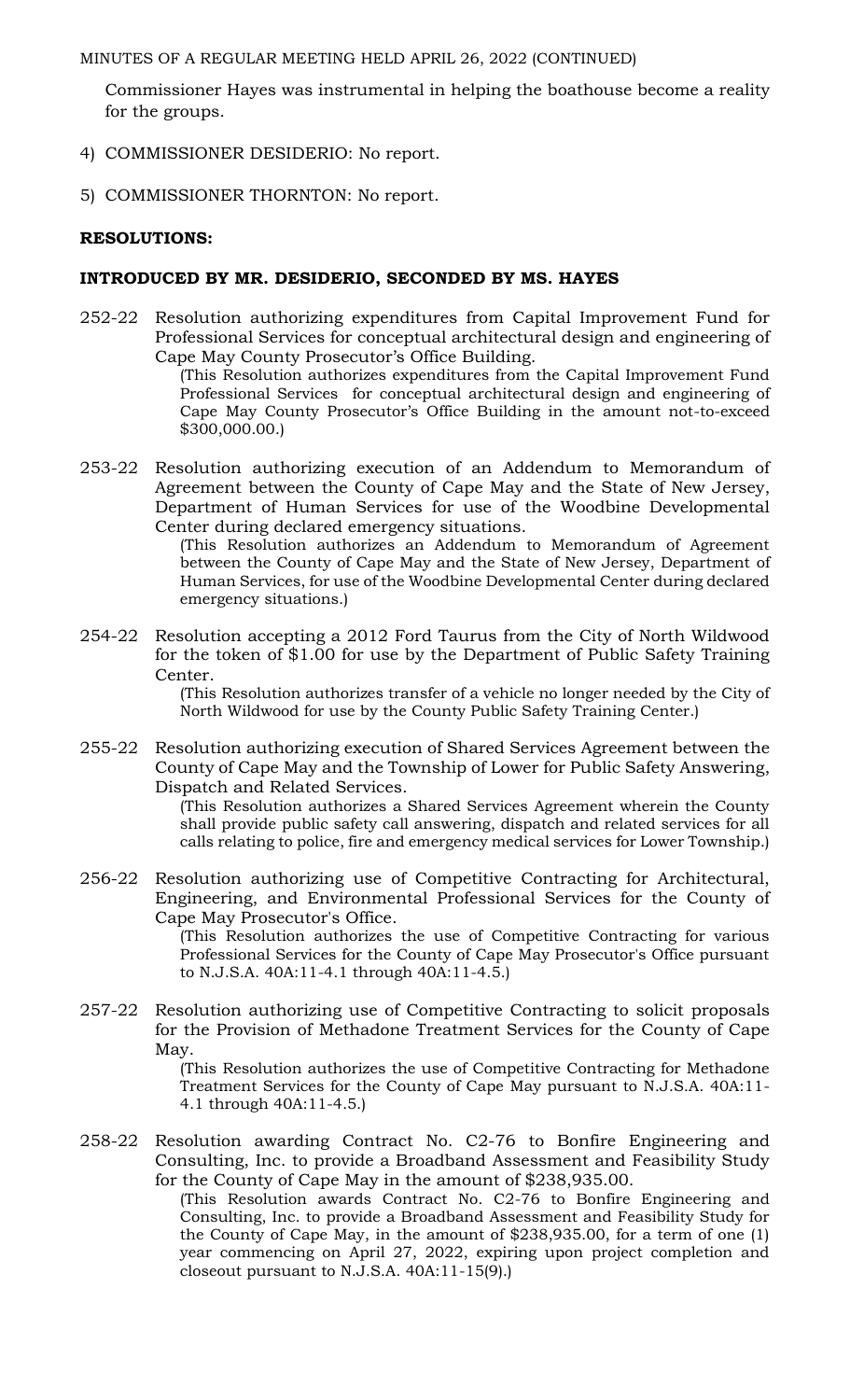259-22 Resolution amending Contract No. C1-194 with International City Management Association Retirement Corporation dba MissionSquare Retirement for Deferred Compensation Plan Services for the County of Cape May.

> (This Resolution amends Contract No. C1-194 with International City Management Association Retirement Corporation (ICMA-RC) dba MissionSquare Retirement to approve the Amendment to the Administrative Services Agreement, Addendum 1, effective April 4, 2022.)

260-22 Resolution rejecting all proposals submitted April 13, 2022, in response to 2022 Specification No. 7 to furnish and deliver maintenance of existing County Wide Security Access & Video Surveillance Systems.

(This Resolution rejects all proposals received April 13, 2022, for 2022 Specification No. 7, pursuant to N.J.S.A. 40A:11-13.2(d) substantially revise the specifications.)

- 261-22 Resolution authorizing Grant Application to New Jersey Department of State, Division of Travel and Tourism for FY23 Cooperative Marketing Grant No. TRAV-2023-CMP-00015 for the period October 31, 2022 to December 31, 2023 in the amount of \$31,250.00.
	- (This Resolution authorizes application for funds to promote tourism opportunities for the period 10/31/22 through 12/31/23.)

| <b>Commissioners</b> | Ayes | <b>Nays</b> | Abstain | Absent | <b>Motion</b> | Second |
|----------------------|------|-------------|---------|--------|---------------|--------|
| Mr. Desiderio        | x    |             |         |        |               |        |
| Ms. Hayes            | x    |             |         |        |               | x      |
| Mr. Morey            | x    |             |         |        |               |        |
| Mr. Pierson          | x    |             |         |        |               |        |
| Mr. Thornton         | x    |             |         |        |               |        |

#### **INTRODUCED BY MR. PIERSON, SECONDED BY MR. MOREY**

262-22 Resolution granting and amending various Leaves of Absence to County Employees.

(This Resolution authorizes County Employees to be placed on a Leave of Absence in accordance with the County Leave of Absence Policy and the Family Medical Leave Act (FMLA).)

- 263-22 Resolution approving the monthly disbursements from the Department of Human Services for the TANF, General Assistance and Clearing Accounts. (This Resolution accepts and approves the monthly disbursements for the TANF, General Assistance and Clearing Accounts as submitted by the Fiscal Department for the Department of Human Services.)
- 264-22 Resolution declaring the month of May 2022 as Mental Health Awareness Month in Cape May County. (This Resolution declares the month of May 2022 as Mental Health Awareness Month in Cape May County.)
- 265-22 Resolution authorizing amendments to various Memorandums of Understanding for Disease Prevention and Health Promotion Service Program Dental Grants.

(This Resolution authorizes amendments to various Memorandums of Understanding for Disease Prevention and Health Promotion Service Program Dental Grants.)

266-22 Resolution applying to New Jersey Department of Health for Cancer Education and Early Detection Grant No. DCHS23CED006 for the period July 1, 2022 to June 30, 2023 for a total amount of \$146,939.00.

(This Resolution authorizes submission of an application to New Jersey Department of Health for grant funds for the period of 7/1/22 through 6/30/23.)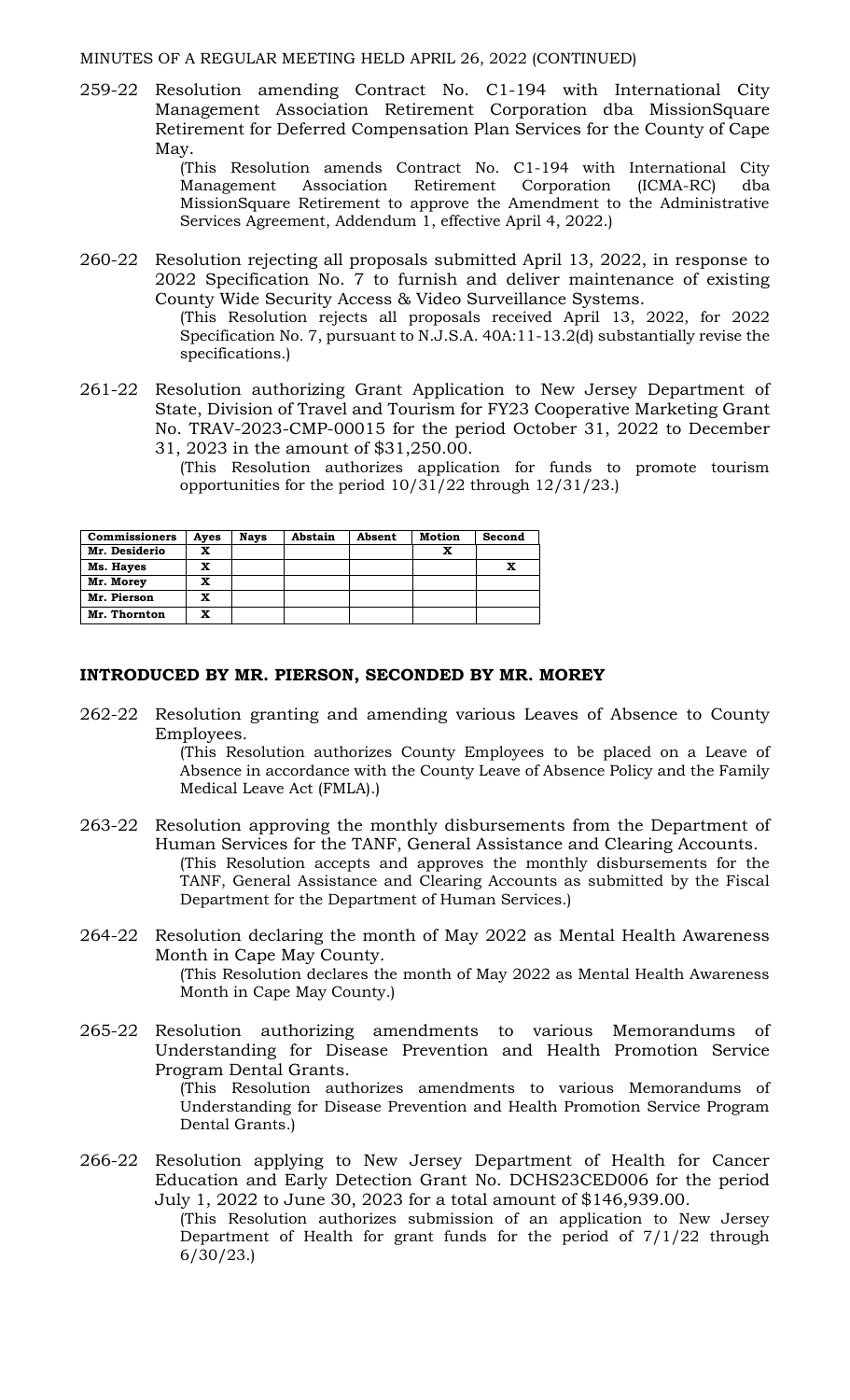267-22 Resolution applying to New Jersey Department of Health for Special Child Health Services Case Management Unit in the amount of \$85,591.00 for the period July 1, 2022 through June 30, 2023.

> (This Resolution authorizes submission of an application to New Jersey Department of Health for funding in the amount of \$85,591.00 (\$45,000.00 State funds and \$40,591.00 additional County funds) to provide coordination of service and advocacy for those registered through the program for the period of 7/1/22 through 6/23/23.)

268-22 Resolution authorizing application to Department of Children and Families Division of Child Protection and Permanency for SFY 2023 Grant Funds for Human Services Advisory Council (HSAC) for a period of July 1, 2022 through June 30, 2023 for a total amount of \$94,287.00.

(This Resolution authorizes application for funding for Human Services Advisory Council Grant for the period of  $7/1/22$  through  $6/30/23$  in the amount of \$94,287.00.)

269-22 Resolution amending Resolution No. 522-21 authorizing Shared Services Agreement with Atlantic County for Public Health Officer Services. (This Resolution amends a Shared Services Agreement with Atlantic County for Public Health Officer Services.)

| <b>Commissioners</b> | Ayes | <b>Nays</b> | Abstain | Absent | <b>Motion</b> | Second |
|----------------------|------|-------------|---------|--------|---------------|--------|
| Mr. Desiderio        | x    |             |         |        |               |        |
| Ms. Hayes            | x    |             |         |        |               |        |
| Mr. Morey            | x    |             |         |        |               |        |
| Mr. Pierson          | x    |             |         |        |               |        |
| Mr. Thornton         | x    |             |         |        |               |        |

#### **INTRODUCED BY MS. HAYES, SECONDED BY MR. DESIDERIO**

270-22 Resolution supplementing the 2022 Salary Resolution and approving appointments and salaries.

> (This Resolution authorizes the hiring of new County employees, temporary assignment pay, salary changes or corrections, title changes and promotions of County employees when applicable.)

271-22 Resolution authorizing the Board to hold a meeting excluding the public on April 26, 2022 at 3:30 p.m. or as soon thereafter as possible or as practicable.

> Matters falling within attorney-client privilege, pursuant to N.J.S.A. 10:4-12(b)(7) and the purchase, lease or acquisition of real property, pursuant to N.J.S.A. 10:4-12(b)(5).

(This Resolution authorizes the Board of County Commissioners to conduct a meeting excluding the public at the stated time in accordance with the Open Public Meetings Act, N.J.S.A. 10:4-1, et seq.)

272-22 Resolution authorizing Application and Indemnification Agreement with the Kyle Martin Brown Foundation for use of County Park Central for a 5K Run/Family Fun Walk.

(This Resolution grants permission to the Kyle Martin Brown Foundation to hold a 5K Run/Fun Walk on May 7, 2022, at County Park Central.)

273-22 Resolution applying to New Jersey Department of Military and Veterans Affairs for Veterans Transportation Grant No. VL23T73 in the amount of \$13,000.00.

> (This Resolution applies to the State of New Jersey to support the Veterans Transportation Program for period of 7/1/22 through 6/30/23.)

| <b>Commissioners</b> | Aves | <b>Nays</b> | Abstain | Absent | Motion | Second |
|----------------------|------|-------------|---------|--------|--------|--------|
| Mr. Desiderio        | x    |             |         |        |        |        |
| Ms. Hayes            | x    |             |         |        |        |        |
| Mr. Morey            | x    |             |         |        |        |        |
| Mr. Pierson          | x    |             |         |        |        |        |
| Mr. Thornton         | x    |             |         |        |        |        |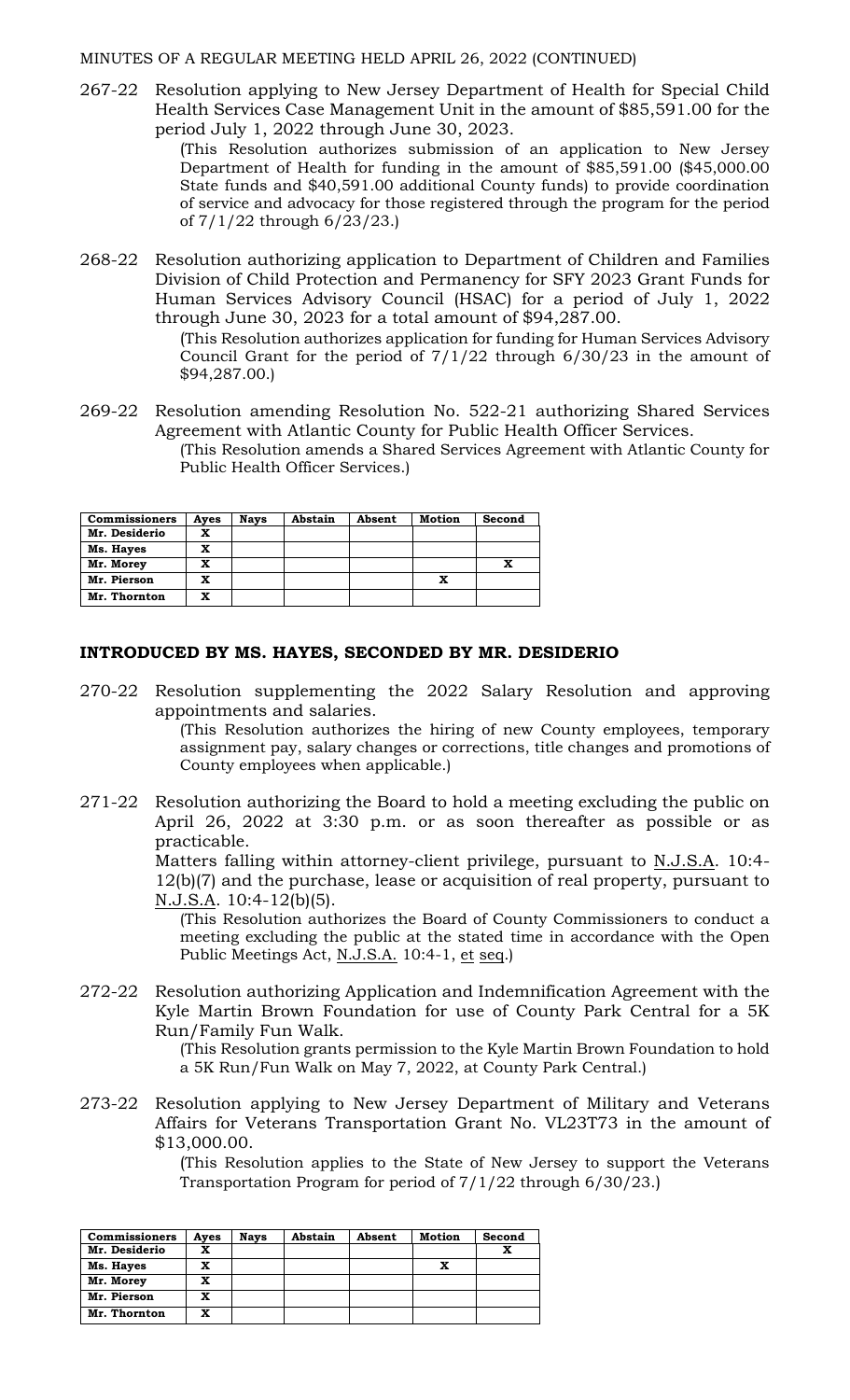#### **INTRODUCED BY MR. MOREY, SECONDED BY MR. PIERSON**

- 274-22 Resolution authorizing the County of Cape May to enter into Encroachment and Indemnification Agreements with Courtney Hoy and Debra Klebanoff regarding Right-of-Way along Third Avenue, Borough of Stone Harbor. (This Resolution authorizes a formal agreement between the County of Cape May and the owner and applicant of Lot 115 in Block 95.03 of Stone Harbor, to allow for an encroachment into the County right-of-way of Third Avenue.)
- 275-22 Resolution authorizing the County of Cape May to enter into Encroachment and Indemnification Agreements with Tricia Price and Sueanne Montanari regarding Right-of-Way along Third Avenue, Borough of Stone Harbor. (This Resolution authorizes a formal agreement between the County of Cape May and the owners/applicants of Lots 117 and 118 in Block 97.03 of Stone Harbor, to allow for an encroachment into the County right-of-way of Third Avenue.)
- 276-22 Resolution reappointing Scott Halliday to the Cape May County Bridge Commission. (This Resolution authorizes the reappointment of Scott Halliday to the Cape

May County Bridge Commission for a term of 3 years.)

277-22 Resolution authorizing the execution of a Historic Preservation Trust Fund Grant Agreement with the Historic Cold Spring Village Foundation for the project known as Historic Cold Spring Village: Corson Hand House, Dennisville Inn, and Ezra Norton House providing for a portion of the funding of this project, in a total amount not to exceed \$61,560.00, with adoption of all other terms and conditions of the annexed schedules.

(This Resolution authorizes a Historic Preservation Trust Fund Grant Agreement with the Historic Cold Spring Village Foundation for funding for the above-referenced project under the Open Space Program, pursuant to N.J.S.A. 40:12-16,  $et seq$ .)</u>

278-22 Resolution authorizing the execution of a Shared Services Agreement with the Township of Middle for the project known as "Norbury's Landing Park" providing for the funding of a portion of this project, in a total amount not to exceed \$230,256.00 with adoption of all other terms and conditions of the annexed schedules.

> (This Resolution authorizes a Shared Services Agreement with the Township of Middle for funding for the above-referenced project under the Open Space Program, pursuant to N.J.S.A. 40:12-16, et seq.)

279-22 Resolution authorizing the execution of a Historic Preservation Trust Fund Grant Agreement with the Naval Air Station Wildwood Foundation for the project known as Restoration of Hangar #1 Shed Roof, Stairwells, Southwest Tower, North Elevation and Doors, providing for a portion of the funding of this project, in a total amount not to exceed \$93,811.00, with adoption of all other terms and conditions of the annexed schedules.

> (This Resolution authorizes a Historic Preservation Trust Fund Grant Agreement with the Naval Air Station Wildwood Foundation for funding for the above-referenced project under the Open Space Program, pursuant to N.J.S.A. 40:12-16, et seq.)

280-22 Resolution authorizing the execution of a Shared Services Agreement with the Borough of Wildwood Crest for the project known as "Wildwood Crest Beach Street End Parks- Public Beach Access Improvement Project" providing for the funding of a portion of this project, in a total amount not to exceed \$2,500,000.00 with adoption of all other terms and conditions of the annexed schedules.

> (This Resolution authorizes a Shared Services Agreement with the Borough of Wildwood Crest for funding for the above-referenced project under the Open Space Program, pursuant to N.J.S.A. 40:12-16, et seq.)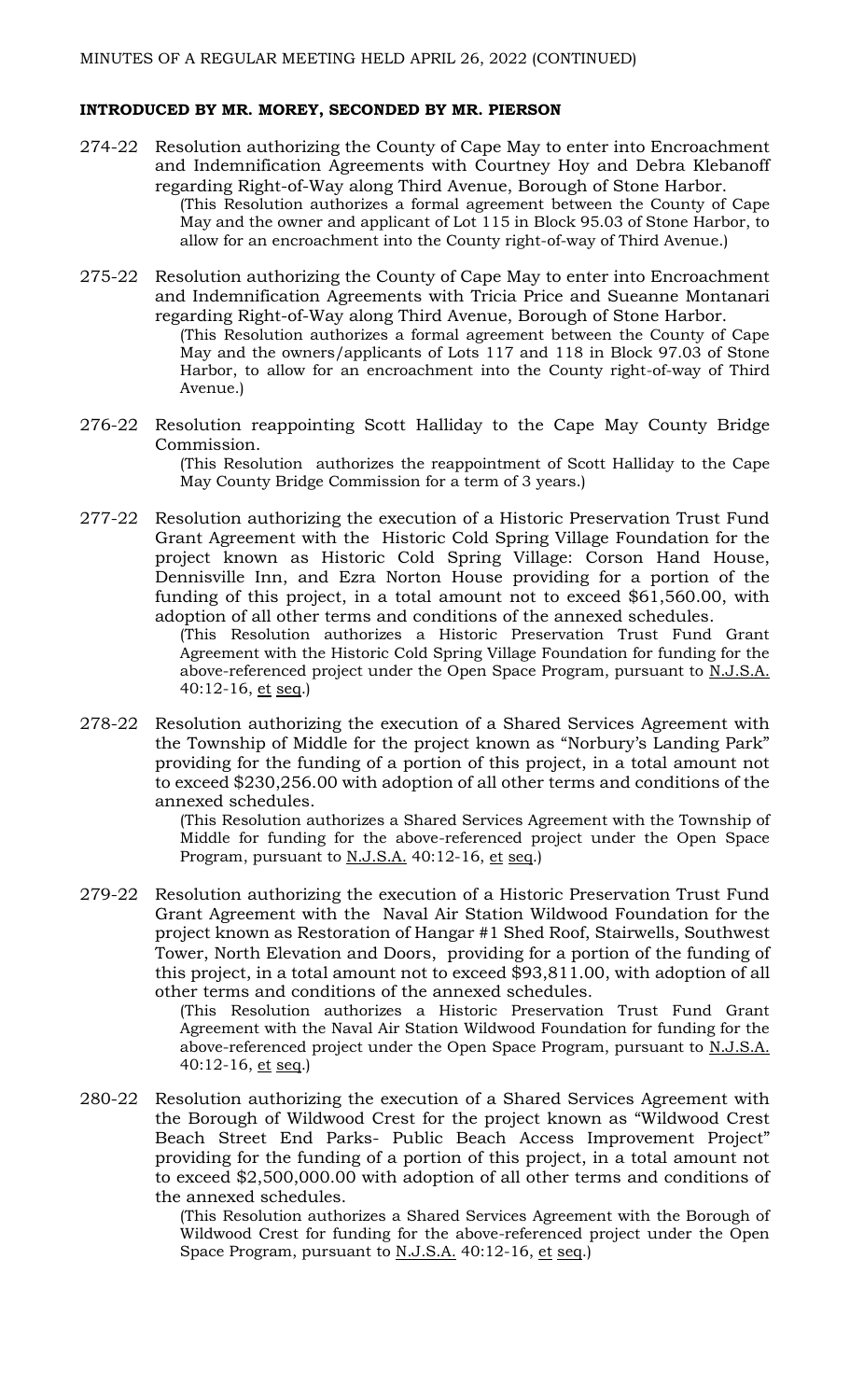281-22 Resolution authorizing the County of Cape May to enter into Encroachment and Indemnification Agreements with Frank Mattera regarding Right-of-Way along Landis Avenue, City of Sea Isle.

> (This Resolution authorizes a formal agreement between the County of Cape May and the owner of said property to allow for an encroachment into the County right-of-way of Landis Avenue, Sea Isle City.)

282-22 Resolution authorizing Change Order No. 3 to Contract No. 15-153 with Michael Baker International, Inc. for Grassy Sound Bridge Rehabilitation Project in the amount not to exceed \$29,900.00. (This Resolution authorizes Change Order No. 3 to Contract No. 15-153 with

Michael Baker, Inc. for Grassy Sound Bridge Rehabilitation Project in the amount not to exceed \$29,900.00.)

283-22 Resolution authorizing Final Payment in the amount of \$1,157.60 accepting the work and closing Contract No. 17-13 with Stantec Consulting Services, Inc. for Professional Traffic Engineering Services for Bridge Commission Signage.

> (This Resolution authorizes a final payment, accepts the work, and closes Contract No. 17-13.)

284-22 Resolution accepting the work and closing Contract No. C1-70 with MJJ Construction, Inc. for construction of Middle Thorofare Toll Booth Rehabilitation for the Cape May County Bridge Commission.

(This Resolution accepts the work and closes Contract No. C1-70 with MJJ Construction, Inc.)

- 285-22 Resolution approving contract documents for Ocean Drive (CR619) over Great Channel Superstructure Repairs and Fender Replacement and authorizing the Clerk of the Board to advertise for bids for same. (This Resolution approves contract documents and authorizes advertisement.)
- 286-22 Resolution approving contract documents for Ocean Drive (CR621) over Upper Thorofare Substructure Repairs and authorizing the Clerk of the Board to advertise for bids for same.

(This Resolution approves contract documents and authorizes advertisement.)

287-22 Resolution authorizing Modification No. 1-Final in the amount of \$126,912.15 to Churchill Consulting Engineers for Professional Construction Engineering Services for 17th Street Bridge Replacement, City of Ocean City.

> (This Resolution increases the ceiling amount for additional work that was performed by Churchill Consulting Engineers under their professional construction engineering services agreement for 17th Street Bridge Replacement.)

288-22 Resolution authorizing an Indemnification Agreement with ALS Association Greater Philadelphia Chapter for its ALS Express Bike Ride on June 12, 2022.

(This Resolution gives permission to ALS Association Greater Philadelphia Chapter to utilize portions of County roads for a bike ride.)

- 289-22 Resolution permitting Villas Volunteer Fire Company to solicit contributions along Bayshore Road (CR603) in the Township of Lower. (This Resolution permits fire company volunteers to hold 'coin drops' on various dates throughout the summer to obtain public contributions which help offset operational expenses.)
- 290-22 Resolution granting permission to the Borough of West Wildwood to close a portion of Glenwood Avenue (CR614) in the Borough of West Wildwood on July 4, 2022 for a Fourth of July Parade.
	- (This Resolution gives permission to the Borough of West Wildwood to temporarily close a portion of Glenwood Avenue (CR614) for their Fourth of July Parade.)
- 291-22 Resolution rejecting all bids for 2016 CMAQ Improving Air Quality and Reducing Traffic Congestion through Biking in Ocean City. (This Resolution rejects all bids due to non-compliance with DBE goal.)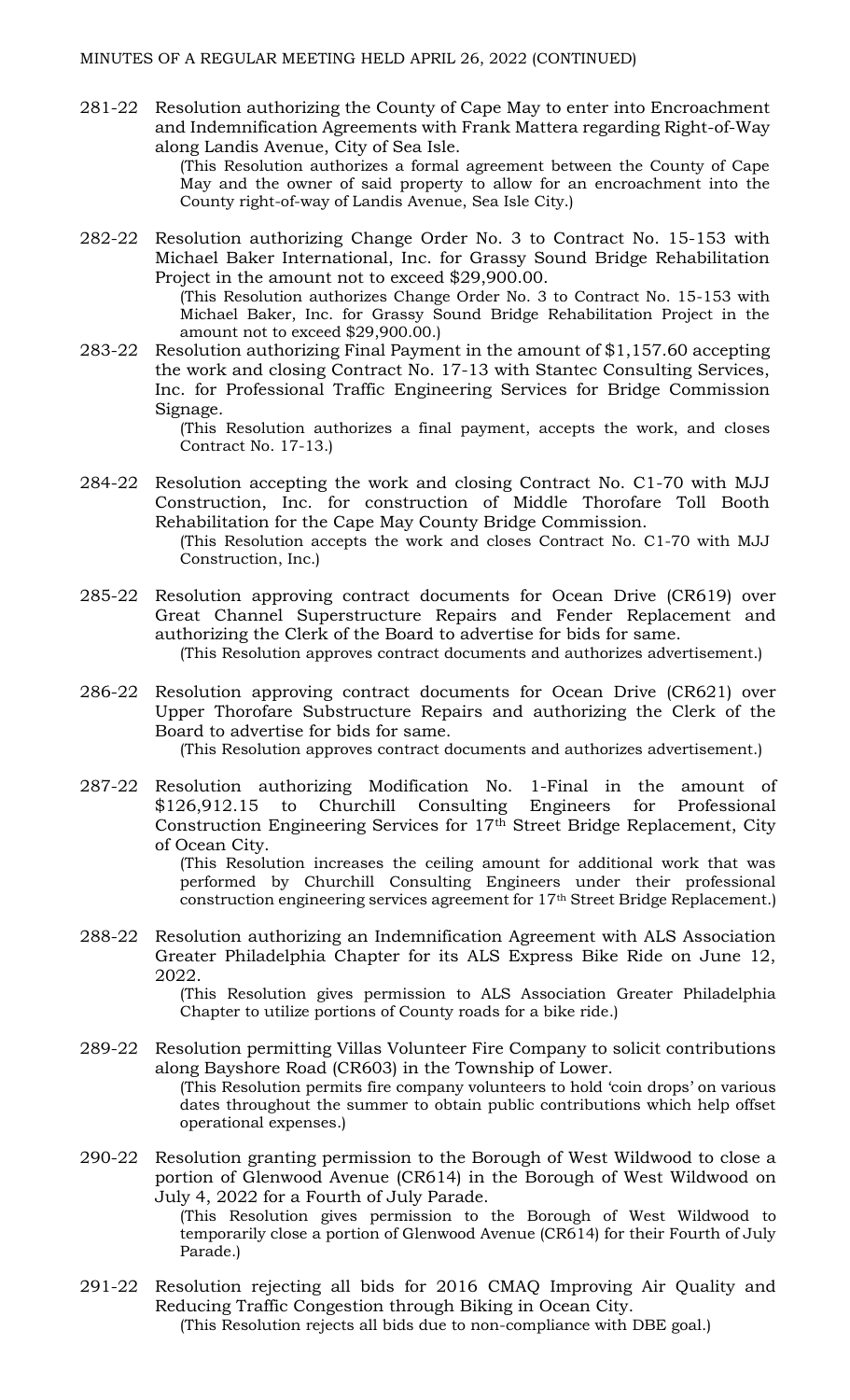292-22 Resolution declaring an emergency condition for the replacement of worn yolks and bar drive rollers at the 96th Street Bridge over Great Channel (No. 0500-006) in the Township of Middle and Borough of Stone Harbor and to authorize the County to engage a contractor to make repairs.

(This Resolution allows the County to proceed with emergency repairs to the 96th Street Bridge over Great Channel (No. 0500-006) in the Township of Middle and Borough of Stone Harbor.)

293-22 Resolution authorizing Modification No. 1 in the amount of \$48,892.80 to the Construction Engineering Services Agreement with Gibson Associates, P.A. for Rio Grande Avenue (CR661) Entrance Improvements Project.

(This Resolution increases the ceiling amount of Gibson Associates, P.A. Professional Services Agreement for Construction Engineering Services on Rio Grande Avenue (CR661) Entrance Improvements project.)

| <b>Commissioners</b> | Aves | <b>Nays</b> | Abstain | Absent | Motion | Second |
|----------------------|------|-------------|---------|--------|--------|--------|
| Mr. Desiderio        |      |             |         |        |        |        |
| Ms. Hayes            |      |             |         |        |        |        |
| Mr. Morey            |      |             | 288-22  |        |        |        |
| Mr. Pierson          |      |             |         |        |        |        |
| Mr. Thornton         | x    |             |         |        |        |        |

# **Addition:**

294-22 Resolution opposing the State Board of Education Revised New Jersey Student Learning Standards for Comprehensive Health and Physical Education on Sex Education.

(This Resolution opposes the revised standards on sex education due to a lack of transparency in the specific lesson plans and material being taught to children, the manner with which the content is being introduced, and the ageinappropriateness of certain content.)

Director Thornton read a few paragraphs from Res. No. 294-22, to clarify the reasons for passage of the resolution. He did not want a misunderstanding regarding the same. The resolution urged the local school districts in Cape May County to conduct a thorough review of the Revised Standards and regardless of the content and material being proposed by the State, revise any content and material that was not age appropriate. He expressed that it was imperative that the school boards adopt a similar resolution.

Commissioner Morey asked Counsel Jeff Lindsay to what degree under state law was the NJ State Board of Education able to modify or amend the standards. He also asked what role the County Superintendent of Schools would play in all this. He stated his intention to make an appointment to discuss this with Judith DeStefano together with Counsel very soon.

Counsel advised the curriculum was mandated but the content of what was taught was not. It was discretionary on the school boards and teachers. Parents would need to stay on top of what information would be furnished to the children and speak out if not age appropriate or too much for the children to process.

| <b>Commissioners</b> | Ayes | <b>Nays</b> | Abstain | Absent | Motion | Second |
|----------------------|------|-------------|---------|--------|--------|--------|
| Mr. Desiderio        |      |             |         |        |        |        |
| Ms. Hayes            |      |             |         |        |        |        |
| Mr. Morey            | x    |             |         |        |        |        |
| Mr. Pierson          | x    |             |         |        |        |        |
| Mr. Thornton         | x    |             |         |        |        |        |

#### MOTION TO PAY BILLS:

Commissioner Desiderio moved/ Commissioner Hayes seconded